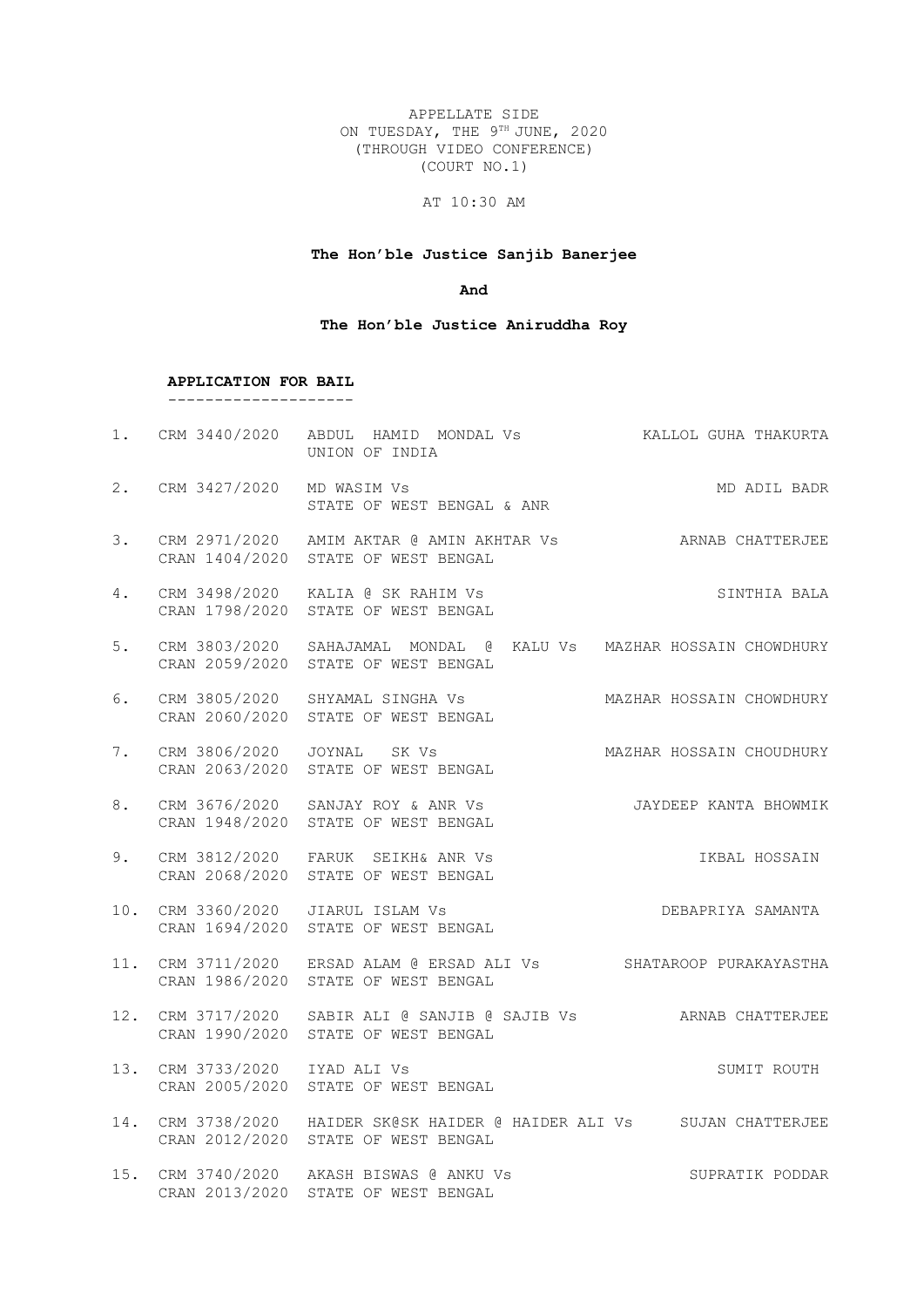- 16. CRM 3743/2020 RABIUL MOLLA @ BAPPA Vs SONALI DAS CRAN 2016/2020 STATE OF WEST BENGAL
- 17. CRM 3746/2020 UTTAM SHARMA@UTTAM KUMAR SHARMA Vs PRAJNADEEPTA ROY CRAN 2019/2020 STATE OF WEST BENGAL
- 18. CRM 4183/2020 ALAM GAZI Vs ANGSHUMAN CHKRABORTY CRAN 2377/2020 STATE OF WEST BENGAL
- 19. CRM 4185/2020 ANWAR SK@BHUNDULE Vs ANGSHUMAN CHAKRABORTY STATE OF WEST BENGAL
- 20. CRM 4186/2020 ANATH DAS @ ABHIJIT DAS Vs JAYDEEP KANTA BHOWMIK STATE OF WEST BENGAL
- 21. CRM 4189/2020 BISWAJIT NANDI @ LALTU Vs PRITAM ROY CRAN 2383/2020 STATE OF WEST BENGAL
- 22. CRM 4188/2020 ABDUL KALAM TARAFDAR (REP BY FATHER) Vs CRAN 2381/2020 STATE OF WEST BENGAL DEBAPRIYA MUKHERJEE
- 23. CRM 4184/2020 NUR ALAM SARKAR @ DAKUL @ PAKEEL Vs ARNAB CHATTERJEE CRAN 2378/2020 STATE OF WEST BENGAL
- 24. CRM 4190/2020 TUPAI MONDAL @ BERRETO Vs DEV KR. SHARMA STATE OF WEST BENGAL
- 25. CRM 4191/2020 RASHID ALI MOLLA @RASHID AI MOLLAH Vs CRAN 2384/2020 STATE OF WEST BENGAL ANGSHUMAN CHAKRABORTY
- 26. CRM 4187/2020 AMRITA MALLICK @ AMRITA KR. MALLICK Vs CRAN 2380/2020 STATE OF WEST BENGAL ANGSHUMAN CHAKRABORTY
- 27. CRM 3712/2020 MANISH KR RAJAK Vs ANAND KESHARI CRAN 1987/2020 STATE OF WEST BENGAL
- 28. CRM 3716/2020 SAMJED SK & ANR Vs ARE ARE ARINDAM ROY STATE OF WEST BENGAL
- 29. CRM 3763/2020 SUKDEV MAJUMDER Vs SIMANTA KABIR CRAN 2029/2020 DIE OF REV INTELLIGENCE
- 30. CRM 3794/2020 SAMIRAN BISWAS Vs AMARUL ISLAM CRAN 2049/2020 STATE OF WEST BENGAL

#### **APPLICATION FOR ANTICIPATORY BAIL** ---------------------------------

31. CRM 3715/2020 ASRAUL SK @ ASRAUL SEIKH @ ASARUL SK @ ASHA Vs STATE OF WEST BENGAL ARINDAM ROY 32. CRM 3749/2020 ARUN GHOSH Vs ARINDAM ROY STATE OF WEST BENGAL 33. CRM 3751/2020 AMIT SAHA & ORS Vs AMANUL ISLAM STATE OF WEST BENGAL

34. CRM 4173/2020 SANTANU UKIL @ BABUSONA Vs KAMAL GANGULY CRAN 2370/2020 STATE OF WEST BENGAL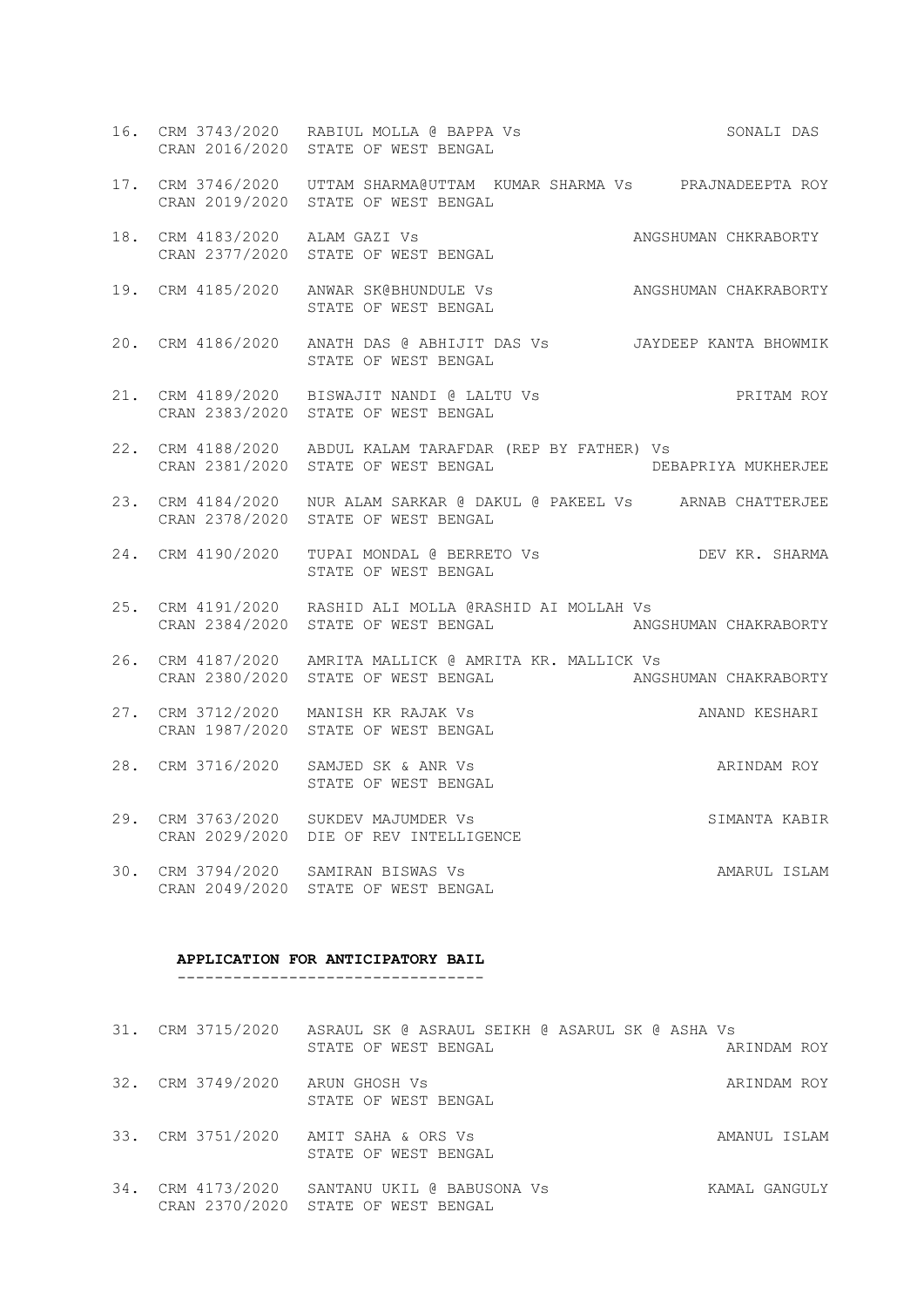|     |                                  | 35. CRM 3760/2020 SUBHADRA SARKAR & ORS Vs SARKAR SARKAR SONG THE SUBRA<br>STATE OF WEST BENGAL                               |                        |
|-----|----------------------------------|-------------------------------------------------------------------------------------------------------------------------------|------------------------|
|     |                                  | 36. CRM 3761/2020 KAMLESH SINGH @ KAMALESH SINGH Vs ARJUN CHOWDHURY<br>CRAN 2028/2020 STATE OF WEST BENGAL                    |                        |
|     |                                  | 37. CRM 3762/2020 NIRAJ SHARMA Vs<br>STATE OF WEST BENGAL<br>STATE OF WEST BENGAL                                             | REJESH KR SHARMA       |
|     | 38. CRM 3764/2020 SHIBU DAS Vs   | STATE OF WEST BENGAL                                                                                                          | ARPITA SAHA            |
|     |                                  | 39. CRM 3769/2020 HRISHIKESH DAS & ORS Vs<br>STATE OF WEST BENGAL                                                             | JEENIA RUDRA           |
|     |                                  | 40. CRM 3770/2020 AMAN CHOUDHURY & ORS Vs JAYDEEP KANT BHOWMIK<br>STATE OF WEST BENGAL                                        |                        |
|     |                                  | 41. CRM 3772/2020 SANTU ISLAM @ CHIMA Vs<br>STATE OF WEST BENGAL                                                              | JEENIA RUDRA           |
|     |                                  | 42. CRM 3773/2020 JAGADISH SAHA@JAGADISH PRASAD SAHA Vs ANINDYA GHOSH<br>CRAN 2033/2020 STATE OF WEST BENGAL                  |                        |
|     |                                  | STATE OF WEST BENGAL                                                                                                          |                        |
|     |                                  | 44. CRM 3786/2020 PURNA CHANDRA DAS ADHIKARI & ORS Vs SK SAHJAHAN ALI<br>CRAN 2039/2020 STATE OF WEST BENGAL                  |                        |
|     |                                  | 45. CRM 3790/2020 BACHHU SK @ BACHCHU SK & ORS Vs DEBAPRIYA SAMANTA<br>CRAN 2045/2020 STATE OF WEST BENGAL                    |                        |
|     |                                  | 46. CRM 3796/2020 DIPAMKAR MONDAL @ GURUPADA MONDAL & ANR. Vs<br>CRAN 2052/2020 STATE OF WEST BENGAL MAZHAR HOSSAIN CHOWDHURY |                        |
|     |                                  | 47. CRM 3779/2020 CHIRANJIT PATHAK Vs<br>STATE OF WEST BENGAL<br>STATE OF WEST BENGAL                                         | SANTANU MAJI           |
| 48. |                                  | CRM 3804/2020 KUSADHAJ MONDAL & ORS. Vs<br>CRAN 2061/2020 STATE OF WEST BENGAL                                                | ARINDAM JANA           |
|     |                                  | 49. CRM 3808/2020 TRIBENI SHAW Vs<br>CRAN 2065/2020 STATE OF WEST BENGAL                                                      | APURBA KR. CHAKRABORTY |
|     |                                  | 50. CRM 3810/2020 BRIJ MOHAN KOTHARI & ANR Vs  UJJAINI CHATTERJEE<br>STATE OF WEST BENGAL                                     |                        |
|     |                                  | 51. CRM 3813/2020 SAWKAT BIBI @ SAWKOTARA BIBI Vs ARNAB CHATTERJEE<br>CRAN 2069/2020 STATE OF WEST BENGAL                     |                        |
|     | 52. CRM 3727/2020 ANIMESH DAS Vs | CRAN 2000/2020 STATE OF WEST BENGAL                                                                                           | SUBRATA CHOWDHURY      |
|     | 53. CRM 3734/2020 ISLAM KHAN Vs  | CRAN 2006/2020 STATE OF WEST BENGAL                                                                                           | ARNAB CHATTERJEE       |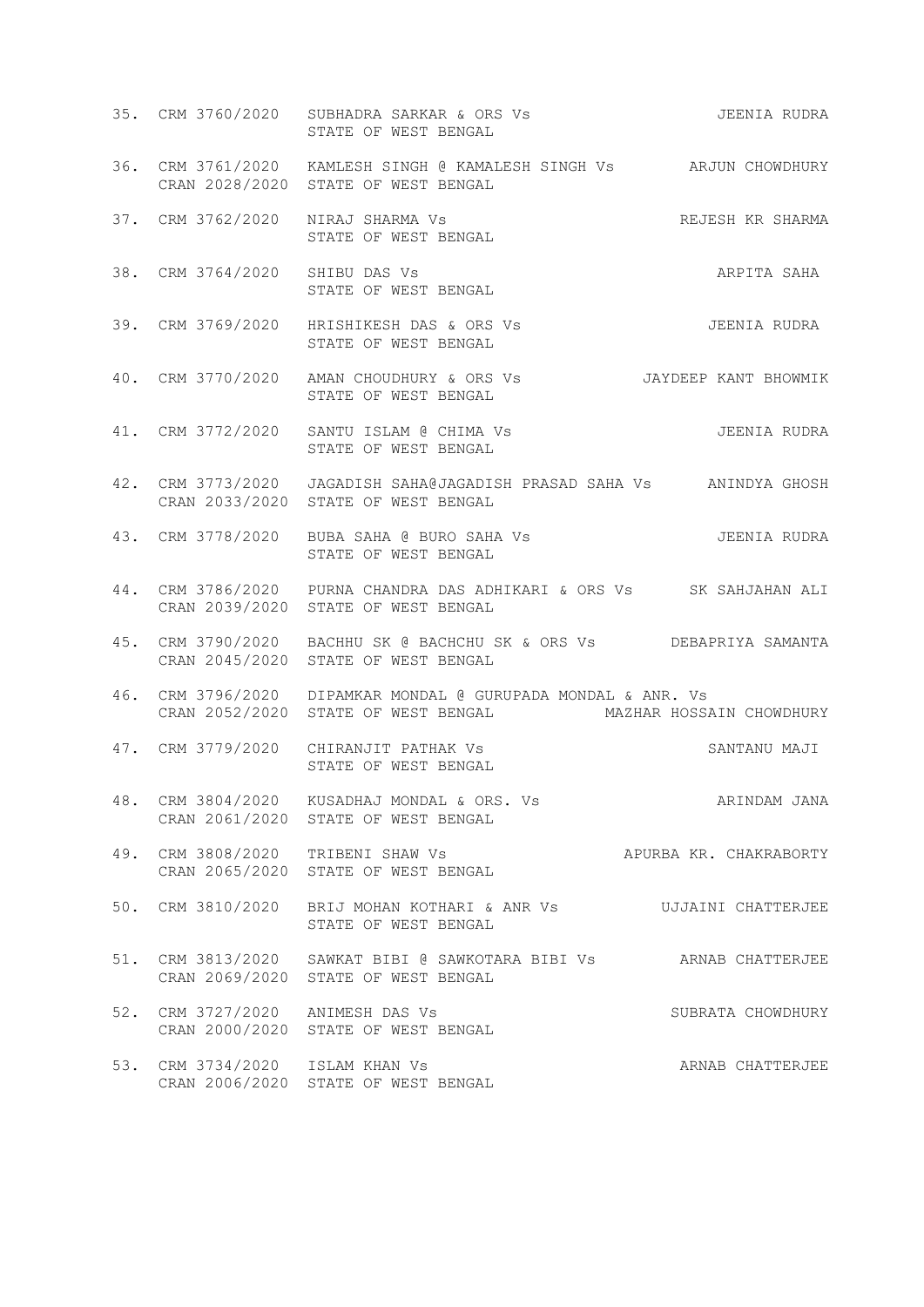#### **APPLICATION**

-----------

- 54. CRM 2763/2020 SAROJ CHOUDHURY @ BHOLA CHOUDHURY Vs<br>CRAN 1974/2020 STATE OF WEST BENGAL ANNYASHA CHAKRABORTY CRAN 1974/2020 STATE OF WEST BENGAL
- 55. CRM 3231/2020 TAJUDDIN SK & ANR Vs MAIDUL ISLAM KAYAL CRAN 2047/2020 STATE OF WEST BENGAL WITH CRAN 1610/2020
- 56. CRAN 2062/2020 MONOJIT MAITY @ MANJIT MAITY Vs WITH STATE OF WEST BENGAL CRM 2677/2020
- 57. CRAN 2379/2020 DEBJYOTI HALDER Vs WITH STATE OF WEST BENGAL CRM 2667/2020

#### **BAIL IN CONNECTION WITH APPEAL**

------------------------------

- 58. CRA 472/2019 GITA MIDDAY & ANR Vs SHASHANKA SHEKHAR SAHA CRAN 1944/2020 STATE OF WEST BENGAL CRAN 1950/2020 59. CRA 664/2018 PARTHANA GHOSH Vs DEBABRATA DAS GUPTA
- CRAN 4517/2019 STATE OF WEST BENGAL CRAN 1998/2020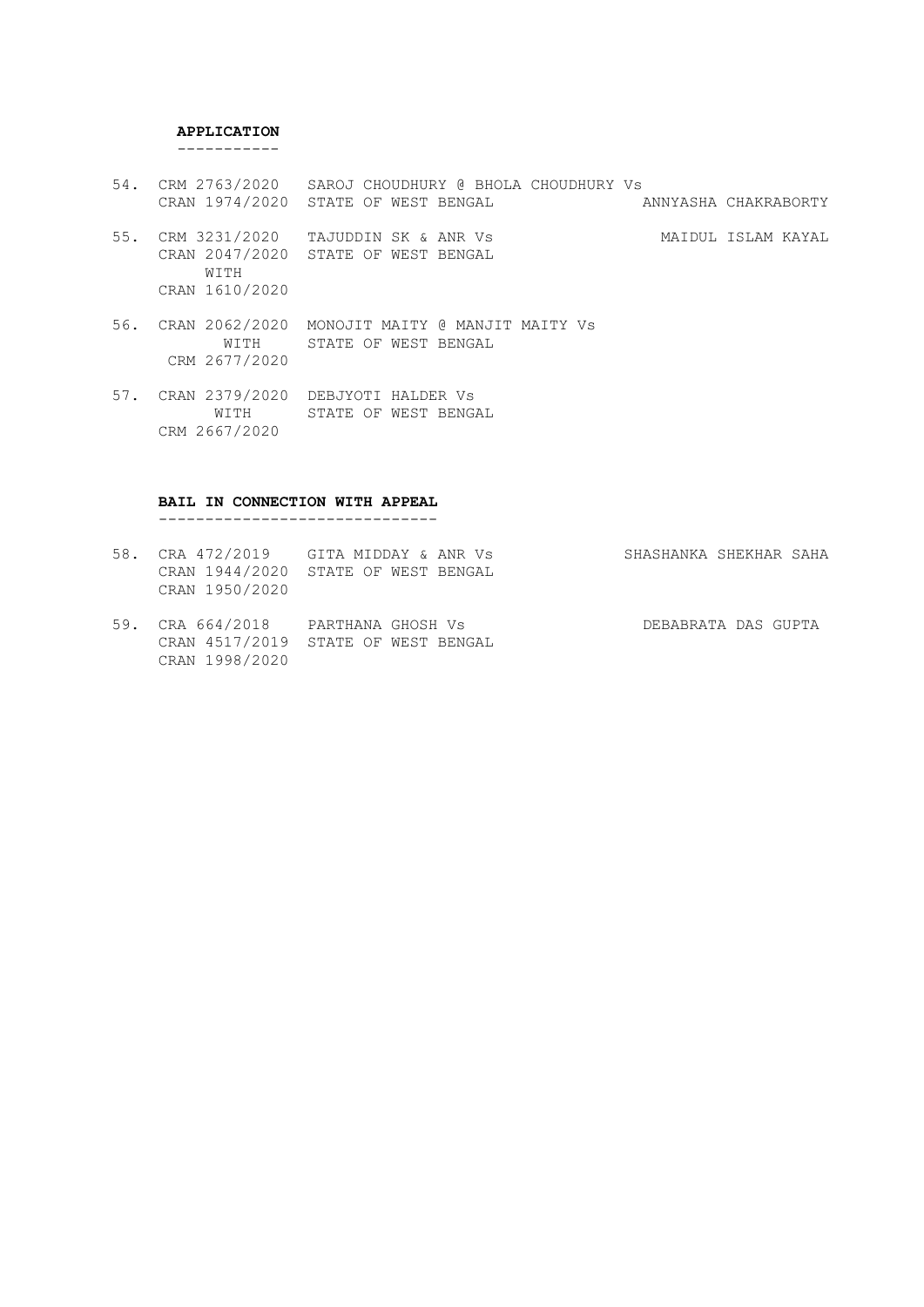APPELLATE SIDE ON TUESDAY, THE 9TH JUNE, 2020 (THROUGH VIDEO CONFERENCE) (COURT NO.2)

# AT 10.30 A.M.

## **THE HON'BLE JUSTICE JOYMALYA BAGCHI**

**AND**

#### **THE HON'BLE JUSTICE SUVRA GHOSH**

#### **APPLICATION FOR BAIL** --------------------

|    |                              | 1. CRM 3818/2020 DEBARATA BANERJEE Vs<br>CRAN 2073/2020 STATE OF WEST BENGAL                               | SREEPARNA DAS         |
|----|------------------------------|------------------------------------------------------------------------------------------------------------|-----------------------|
| 2. |                              | CRAN 2076/2020 STATE OF WEST BENGAL                                                                        |                       |
| 3. | CRM 3822/2020 MANOJ SINGH Vs | STATE OF WEST BENGAL                                                                                       | JAYDEEP KANTA BHOWMIK |
| 4. |                              | CRM 3823/2020 AMIT DUTTA@RAKESH Vs<br>CRAN 2077/2020 STATE OF WEST BENGAL                                  | KAUSHIK GHOSH         |
| 5. |                              | CRM 3824/2020 MD MURSALIN Vs<br>CRAN 2081/2020 STATE OF WEST BENGAL                                        | SATADRU LAHIRI        |
| 6. |                              | CRM 3825/2020 KAMOLENDRA NARAYAN VS<br>CRAN 2080/2020 STATE OF WEST BENGAL                                 | KASUSHIK GHOSH        |
| 7. |                              | CRM 3827/2020 HAFIZUR RAHAMAN @ CHANDAN Vs XAUSHIK GHOSH<br>CRAN 2084/2020 STATE OF WEST BENGAL            |                       |
| 8. |                              | CRM 3831/2020 GOPAL SARKAR & ANR Vs<br>CRAN 2085/2020 STATE OF WEST BENGAL                                 | ANINDYA GHOSH         |
| 9. |                              | CRM 3832/2020 PRAKASH BARANWAL Vs<br>CRAN 2087/2020 STATE OF WEST BENGAL                                   | ANINDYA GHOSH         |
|    |                              | 10. CRM 3833/2020 SANJOY KUMAR Vs<br>CRAN 2090/2020 STATE OF WEST BENGAL                                   | DEBAPRIYA SAMANTA     |
|    |                              | 11. CRM 3834/2020 JAYARUL KHAN Vs<br>CRAN 2088/2020 STATE OF WEST BENGAL                                   | KAUSHIK GHOSH         |
|    |                              | 12. CRM 3835/2020 DHARMENDRA SINGH & ORS Vs ARKA CHAKRABORTY<br>STATE OF WEST BENGAL                       |                       |
|    |                              | 13. CRM 3836/2020 MANJURA BIBI VS SOUMYAJIT DAS MAHAPATRA<br>CRAN 2089/2020 STATE OF WEST BENGAL           |                       |
|    |                              | 14. CRM 3837/2020 PABITRA MONDAL @ PRABITRA MONDAL Vs ANINDYA GHOSH<br>CRAN 2091/2020 STATE OF WEST BENGAL |                       |
|    |                              | 15. CRM 3838/2020 BADAL SEKH @ BADAL ALI Vs<br>CRAN 2092/2020 STATE OF WEST BENGAL                         | SUMAN DE              |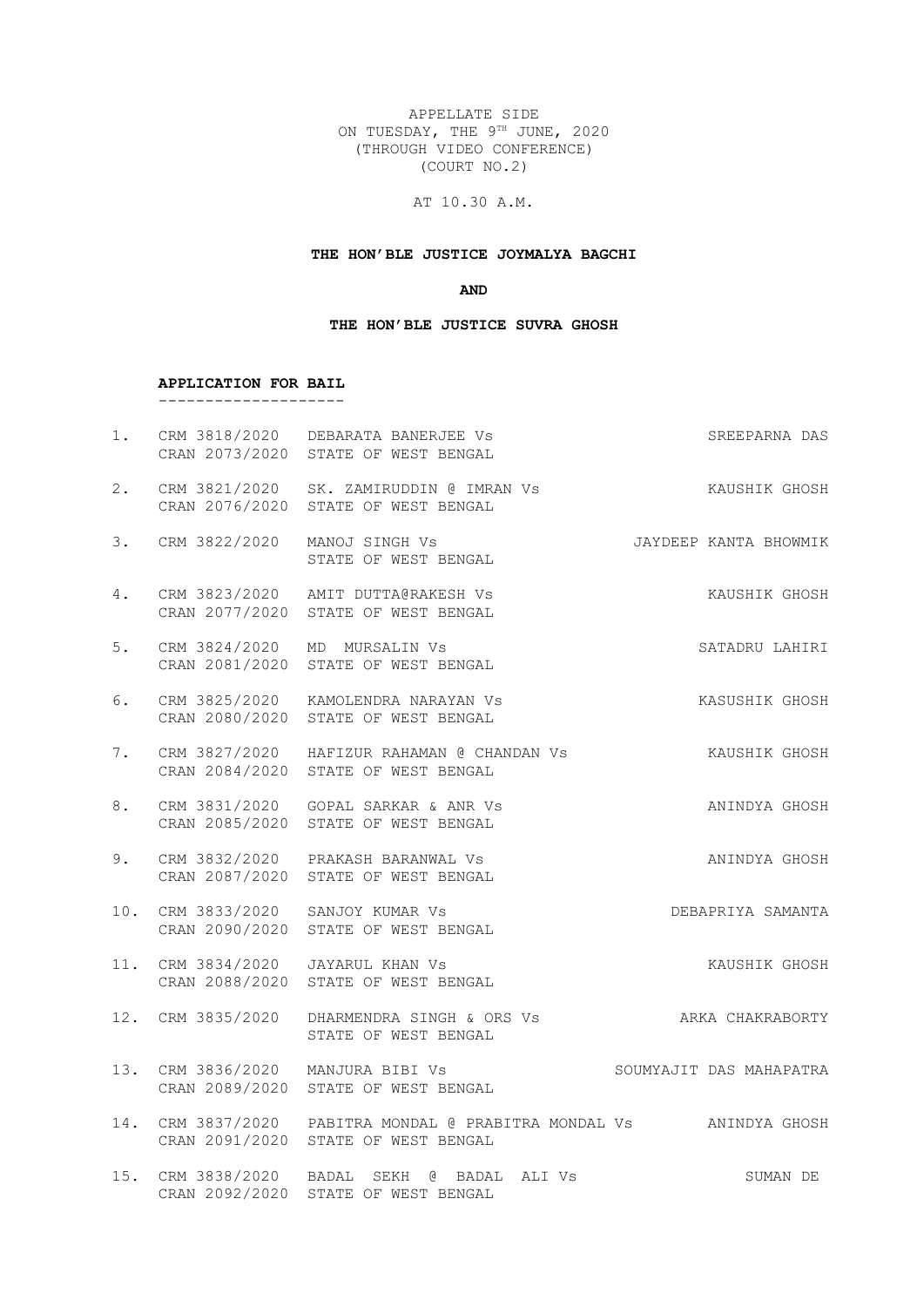|                                  | 16. CRM 3840/2020 UTPAL BEHERA @ MONOJ Vs<br>CRAN 2097/2020 STATE OF WEST BENGAL                              | DEBAPRIYA SAMANTA                  |
|----------------------------------|---------------------------------------------------------------------------------------------------------------|------------------------------------|
|                                  | 17. CRM 3842/2020 MD SHAHJAHAN @ SIKANDAR Vs SAUSHIK GHOSH<br>CRAN 2094/2020 STATE OF WEST BENGAL             |                                    |
|                                  | 18. CRM 3844/2020 SHAHED PARVEZ @ MD SHAHID @ KATTA SAHID Vs<br>CRAN 2099/2020 STATE OF WEST BENGAL           | KAUSHIK GHOSH                      |
| 19. CRM 3846/2020 SABINA BIBI Vs | CRAN 2100/2020 STATE OF WEST BENGAL                                                                           | <b>DEBAPRIYA SAMANTA</b><br>BENGAL |
|                                  | 20. CRM 3848/2020 JHULAN DAS @ JHULAN KR. DAS Vs DEBAPRIYA SAMANTA<br>CRAN 2102/2020 STATE OF WEST BENGAL     |                                    |
|                                  | 21. CRM 3850/2020 SUKANTA DEBNATH Vs<br>CRAN 2103/2020 STATE OF WEST BENGAL                                   | SONALI DAS                         |
|                                  | 22. CRM 3851/2020 DEBASIS OROW Vs<br>CRAN 2105/2020 STATE OF WEST BENGAL                                      | SONALI DAS                         |
|                                  | 23. CRM 3853/2020 IMTEYAZ AHMED Vs<br>STATE OF WEST BENGAL                                                    | MD KHAIRUL                         |
| 24. CRM 3856/2020 SANJOY SAHA Vs | STATE OF WEST BENGAL                                                                                          | MD KHAIRUL                         |
|                                  | 25. CRM 3857/2020 TAPU MOHANTA @ KALU Vs<br>CRAN 2109/2020 STATE OF WEST BENGAL                               | SONALI DAS                         |
| 26. CRM 3858/2020 RAJU SAHA Vs   | CRAN 2110/2020 STATE OF WEST BENGAL                                                                           | ANTARIKSHYA BASU                   |
|                                  | 27. CRM 3859/2020 HUMAYUN SK & ANR Vs<br>CRAN 2111/2020 STATE OF WEST BENGAL                                  | MD BANI ISRAIL                     |
|                                  | 28. CRM 3860/2020 PRASENJIT SAMANTA Vs<br>CRAN 2112/2020 STATE OF WEST BENGAL                                 | SK SAHAJAN ALI                     |
|                                  | 29. CRM 3862/2020 MITHUN SARKAR Vs JAYDEEP KANTA BHUIMALI<br>STATE OF WEST BENGAL                             |                                    |
|                                  | 30. CRM 3863/2020 RABI HEMBRAM Vs<br>CRAN 2114/2020 STATE OF WEST BENGAL                                      | SHATAROOP PURAKAYASTHA             |
|                                  | 31. CRM 3864/2020 ASMAUL @ HASMAUL MOLLAH Vs SK SAHAJAN ALI<br>CRAN 2115/2020 STATE OF WEST BENGAL            |                                    |
|                                  | 32. CRM 3866/2020 TINKU SINGHA@RANA SINGHA Vs MAZHAR HOSSAIN CHOWDHURY<br>CRAN 2118/2020 STATE OF WEST BENGAL |                                    |
|                                  | 33. CRM 3867/2020 NISHAT HAIDER Vs<br>CRAN 2119/2020 STATE OF WEST BENGAL                                     | KAUSHIK GHOSH                      |
|                                  | CRAN 2120/2020 STATE OF WEST BENGAL                                                                           | SOUMAJIT DAS MAHAPATRA             |
|                                  | 35. CRM 3871/2020 SANGITA GUPTA Vs SOUMYA BASU ROY CHOUDHURY<br>CRAN 2123/2020 STATE OF WEST BENGAL           |                                    |
|                                  | 36. CRM 3872/2020 SUKUDDI MIYA @ SUKURUDDIN Vs<br>CRAN 2124/2020 STATE OF WEST BENGAL & ANR                   | MOUMICK GHOSH                      |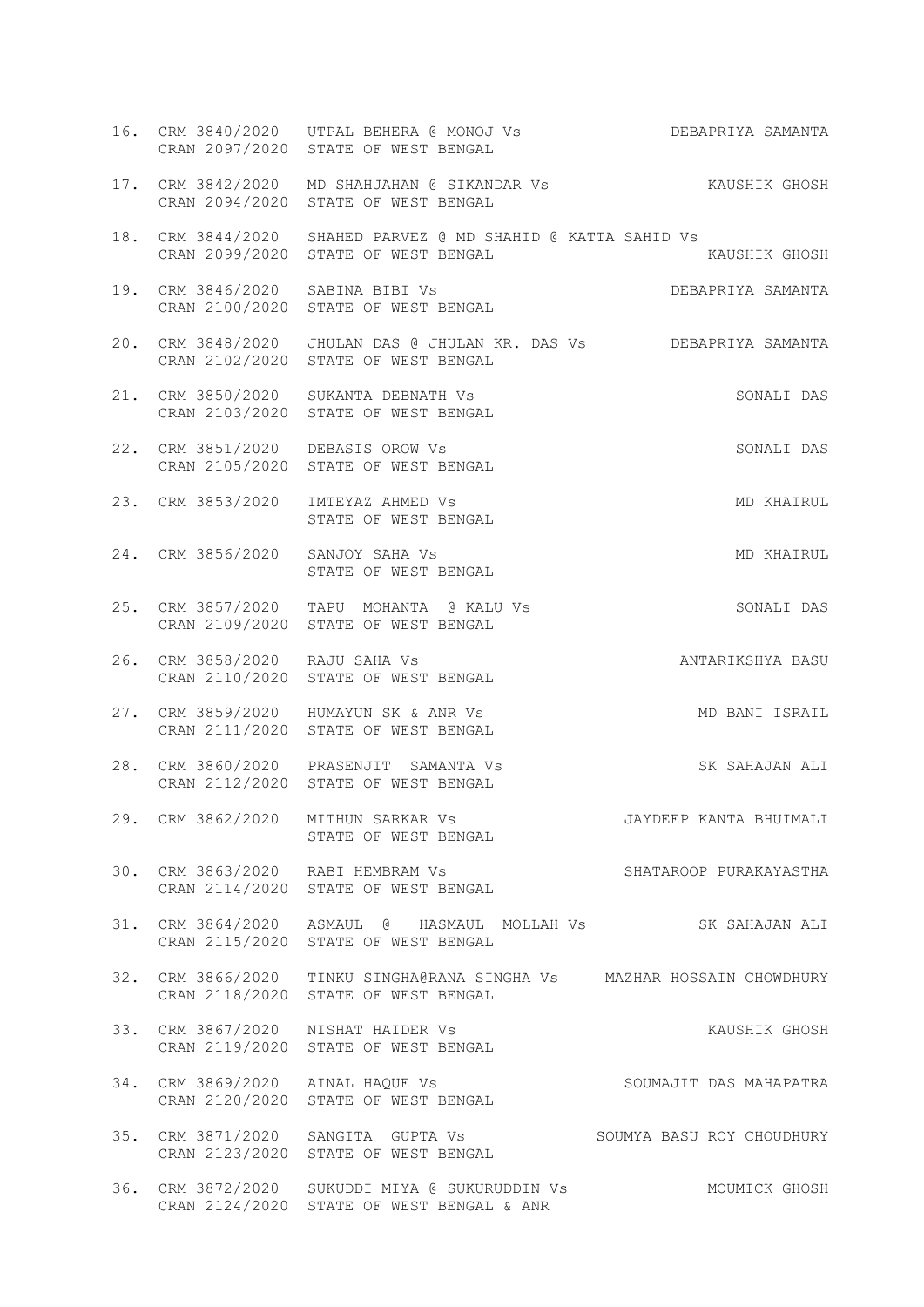- 37. CRM 3873/2020 RAMPRASAD MANDAL Vs MOUNICK GHOSH CRAN 2125/2020 STATE OF WEST BENGAL & ANR
- 38. CRM 3874/2020 MAHITOSH GHOSH Vs ATIS KUMAR BISWAS CRAN 2127/2020 STATE OF WEST BENGAL
- 39. CRM 3875/2020 RAJU SK @ SURAB SK Vs DEBARSHI BRAHMA CRAN 2128/2020 STATE OF WEST BENGAL
- 40. CRM 3876/2020 JAMIRUL SK. & ORS. Vs MAZHAR HOSSAIN CHOWDHURY CRAN 2129/2020 STATE OF WEST BENGAL
- 41. CRM 3877/2020 NIRANJAN HALDER Vs DEBARSHI BRAHMA CRAN 2130/2020 STATE OF WEST BENGAL

#### **APPLICATION FOR ANTICIPATORY BAIL**

---------------------------------

- 42. CRM 3819/2020 BABLU SK & ANR Vs DEBAPRIYA SAMANTA CRAN 2075/2020 STATE OF WEST BENGAL
- 43. CRM 3820/2020 SUBRATA MANDAL @ LAXMAN & ANR Vs APURBA KR CHAKRABORTY CRAN 2074/2020 STATE OF WEST BENGAL
- 44. CRM 3826/2020 ISHA SK Vs DEBAPRIYA SAMANTA CRAN 2082/2020 STATE OF WEST BENGAL
- 45. CRM 3828/2020 TIAMUDDIN SK@TAIMUDDIN SK Vs SOUMYAJIT DAS MAHAPATRA CRAN 2083/2020 STATE OF WEST BENGAL
- 46. CRM 3829/2020 MUKUL SK. Vs ARINDAM ROY STATE OF WEST BENGAL
- 47. CRM 3830/2020 ABDUL ALIM MONDAL & ORS Vs SATADRU LAHIRI CRAN 2086/2020 STATE OF WEST BENGAL
- 48. CRM 3839/2020 KAMALUDDIN SK@KAMALUDDIN SEKH Vs CRAN 2093/2020 STATE OF WEST BENGAL SOUMYAJIT DAS MAHAPATRA
- 49. CRM 3841/2020 SUSHANTA GHOSH Vs DHANANJAY BANERJEE CRAN 2095/2020 STATE OF WEST BENGAL
- 50. CRM 3843/2020 RAJFUL SK Vs DEBAPRIYA SAMANTA CRAN 2096/2020 STATE OF WEST BENGAL
- 51. CRM 3845/2020 JAMIRUL SK Vs **DEBAPRIYA** SAMANTA CRAN 2098/2020 STATE OF WEST BENGAL
- 52. CRM 3847/2020 HALSANA IDRIS @ IDRIS & ANR Vs ASRAF MONDAL CRAN 2101/2020 STATE OF WEST BENGAL
- 53. CRM 3849/2020 GOBINDA DEBNATH & ANR Vs DHANANJAY BANERJEE CRAN 2104/2020 STATE OF WEST BENGAL
- 54. CRM 3854/2020 ALIYAR ALI & ANR Vs ABHIJIT SARKAR CRAN 2107/2020 STATE OF WEST BENGAL
- 55. CRM 3855/2020 BAITUL KHAN Vs **DEBARSHI BRAHMA** CRAN 2106/2020 STATE OF WEST BENGAL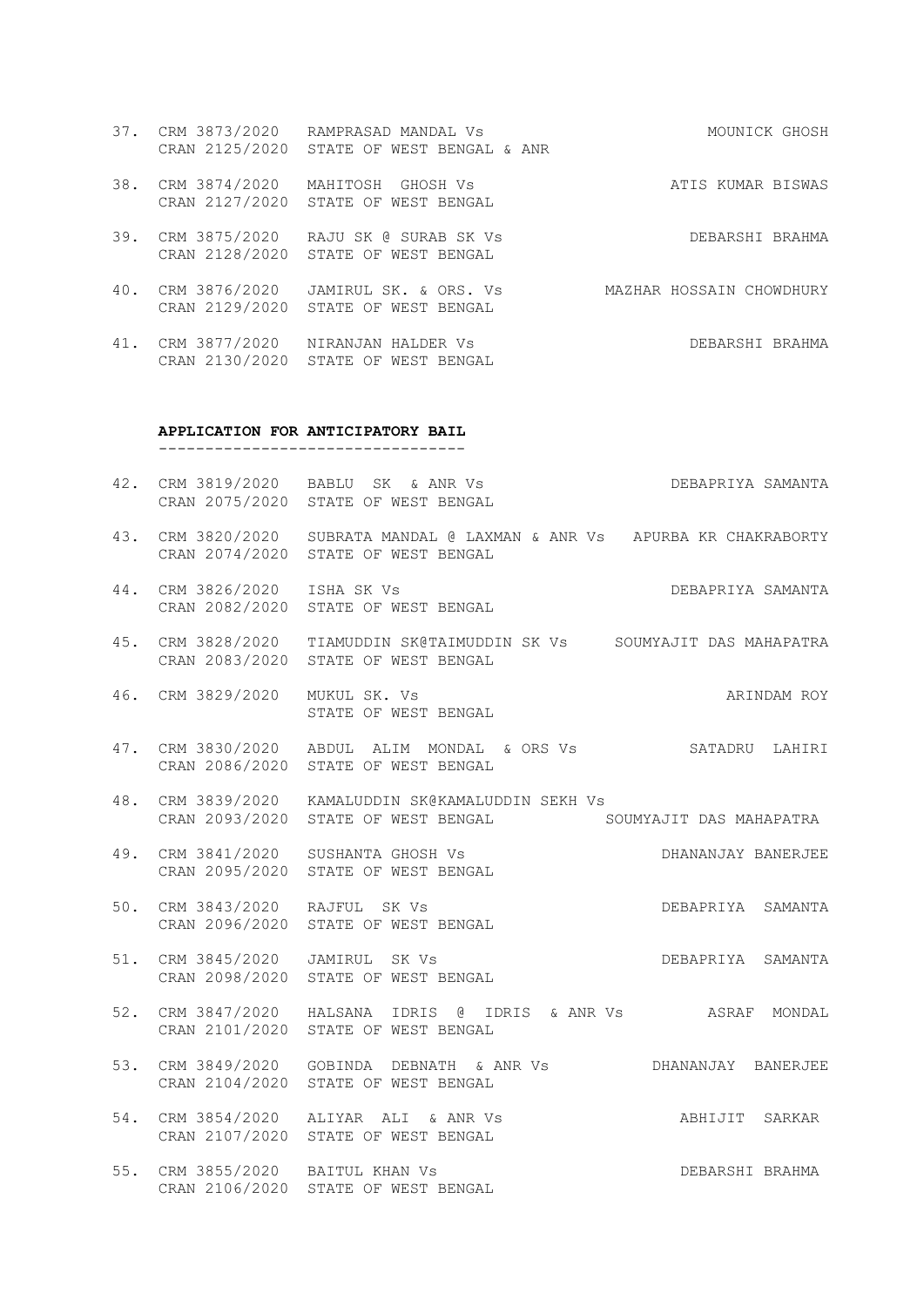| 56. CRM 3861/2020 PRITI GHOSH Vs | CRAN 2113/2020 STATE OF WEST BENGAL                                                                           | MANASWITA MUKHERJEE |
|----------------------------------|---------------------------------------------------------------------------------------------------------------|---------------------|
| 57. CRM 3868/2020 MANTU SEKH Vs  | CRAN 2121/2020 STATE OF WEST BENGAL                                                                           | D BANERJEE          |
|                                  | 58. CRM 3879/2020  SOURAV  MODAK Vs<br>CRAN 2132/2020 STATE OF WEST BENGAL                                    | DEBASHIS BANERJEE   |
|                                  | 59. CRM 3883/2020 SANKAR MONDAL Vs<br>CRAN 2134/2020 SI OF EXCISE & ANR                                       | SWARNALI SAHA       |
|                                  | 60. CRM 3884/2020 SK SAFIKUL ISLAM & ANR Vs<br>STATE OF WEST BENGAL                                           | PINTU KARAR         |
|                                  | 61. CRM 3885/2020 GANESH ROY@RAY Vs<br>STATE OF WEST BENGAL                                                   | JEENIA RUDRA        |
|                                  | S.I. OF EXCISE & ANR                                                                                          |                     |
|                                  | 63. CRM 3895/2020 BIKASH SHAW Vs<br>STATE OF WEST BENGAL                                                      | PINTU KARAR         |
|                                  | 64. CRM 3897/2020 ANANDA SEIKH & ANR Vs<br>STATE OF WEST BENGAL                                               | ARINDAM ROY         |
| 65. CRM 3898/2020 SAJU SK Vs     | STATE OF WEST BENGAL                                                                                          | ARINDAM ROY         |
|                                  | 66. CRM 3899/2020 RENTU MALLICK Vs<br>STATE OF WEST BENGAL                                                    | ARINDAM ROY         |
|                                  | 67. CRM 3906/2020 SK. SAFIKUL ISLAM & ANR. Vs<br>STATE OF WEST BENGAL                                         | PINTU KARAR         |
|                                  | 68. CRM 3910/2020 ABDUL BARI SK & ORS Vs<br>STATE OF WEST BENGAL                                              | SANTANU MAJI        |
|                                  | 69. CRM 3911/2020 IBRAHIM SK & ANR Vs<br>STATE OF WEST BENGAL                                                 | ARINDAM ROY         |
|                                  | 70. CRM 3913/2020 ABDUL LATIF@ABDUL LATIB MONDAL & ANR Vs SANDIP KUNDU<br>CRAN 2149/2020 STATE OF WEST BENGAL |                     |
|                                  | 71. CRM 3922/2020 SAHIDUL SK@MOHIDUL SK Vs<br>STATE OF WEST BENGAL                                            | ARINDAM ROY         |
|                                  | 72. CRM 3923/2020  JOYDEV PRADHAN & ORS. Vs  SUMITAVA CHAKRABORTY<br>CRAN 2155/2020 STATE OF WEST BENGAL      |                     |
|                                  | 73. CRM 3924/2020 RAJU SK @ NAZRUL SK Vs<br>STATE OF WEST BENGAL                                              | ARINDAM ROY         |
|                                  | 74. CRM 3927/2020 KOUSHIK BHATTACHARYA Vs ATIS KUMAR BISWAS<br>STATE OF WEST BENGAL                           |                     |
|                                  | 75. CRM 3960/2020 JAYDEB SINHARAY@JAYDEB SINHAROY & ANR Vs MAVANIL DE<br>CRAN 2188/2020 STATE OF WEST BENGAL  |                     |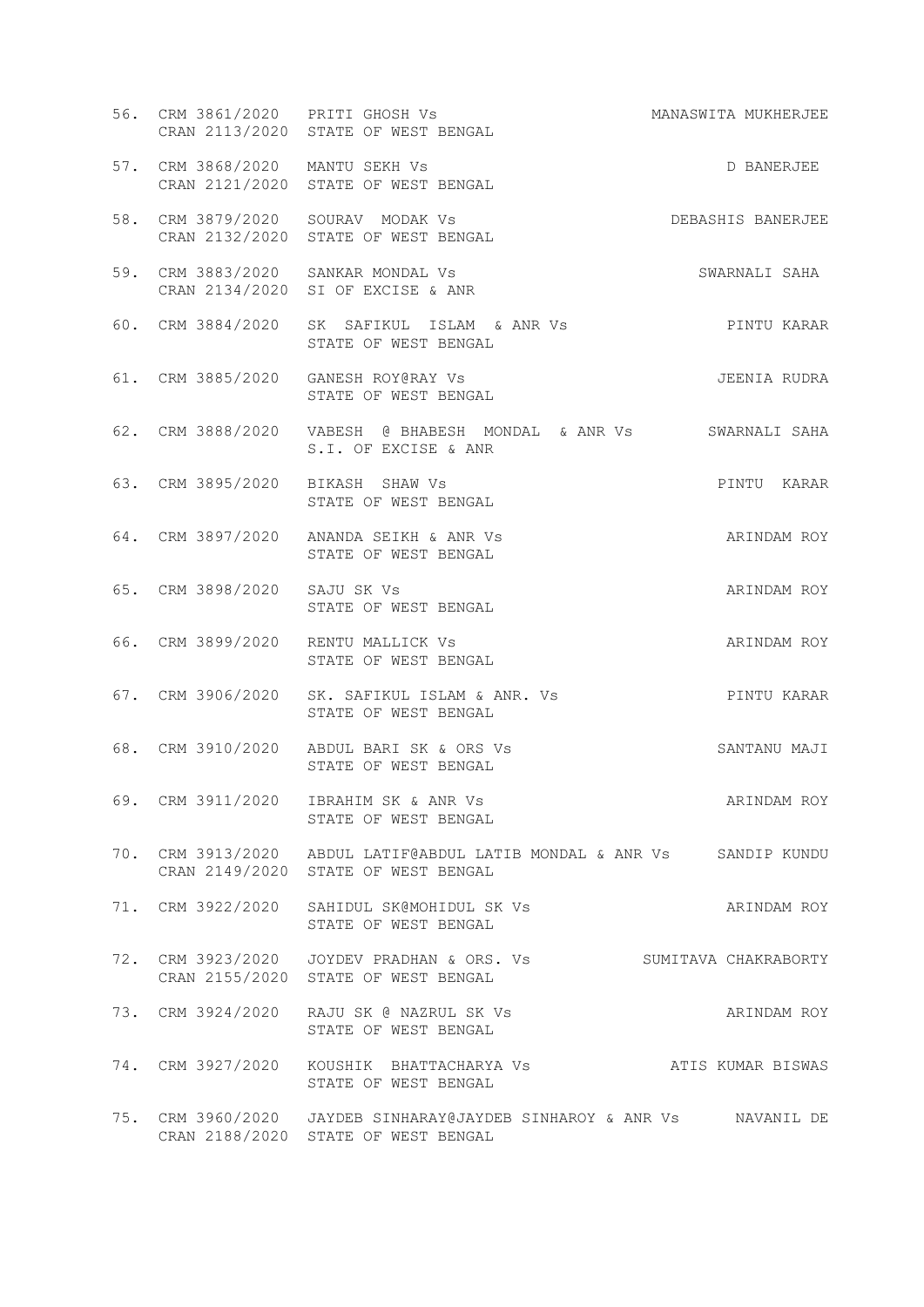# **APPLICATION**

-----------

| 76. | CRM 2896/2020 AKHTAR PARWEZ Vs<br>CRAN 2401/2020 STATE OF WEST BENGAL |                                                 | DHANANJAY BANERJEE |
|-----|-----------------------------------------------------------------------|-------------------------------------------------|--------------------|
| 77. | CRAN 2317/2020 STATE OF WEST BENGAL<br>WITH<br>CRM 11859/2019         | CRAN 2313/2020 BIKASH PANDEY @ VIKASH PANDEY Vs | Achin Jana         |

78. CRM 2824/2020 TARAPADA BISWAS Vs SANANDA BHATTACHARYYA CRAN 2148/2020 STATE OF WEST BENGAL